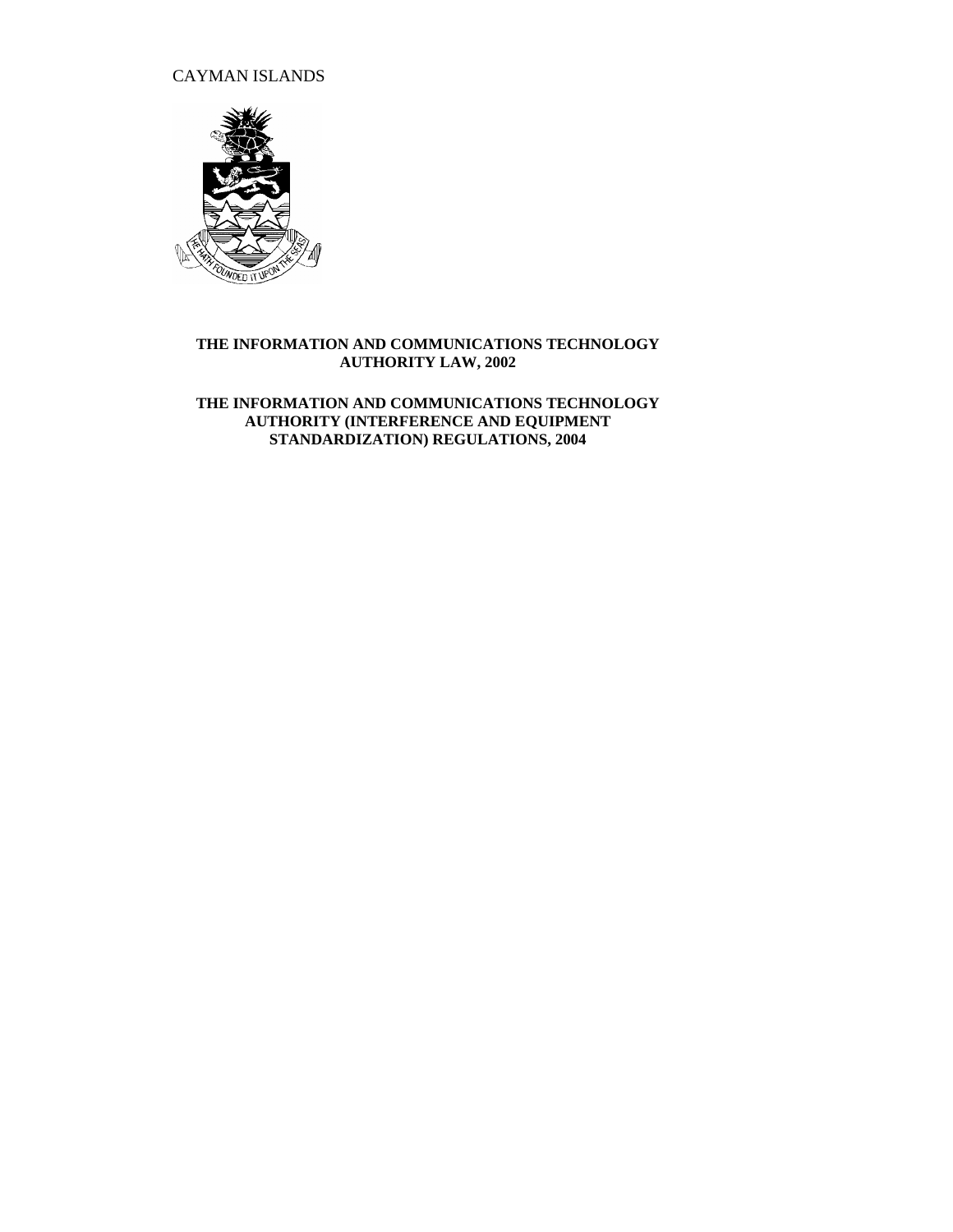## **ARRANGEMENT OF REGULATIONS**

- 1. Citation.
- 2. Definitions.
- 3. Interference
- 4. Equipment Standards.
- 5. Experimental Licence.
- 6. Enforcement.
- 7. Application to the Court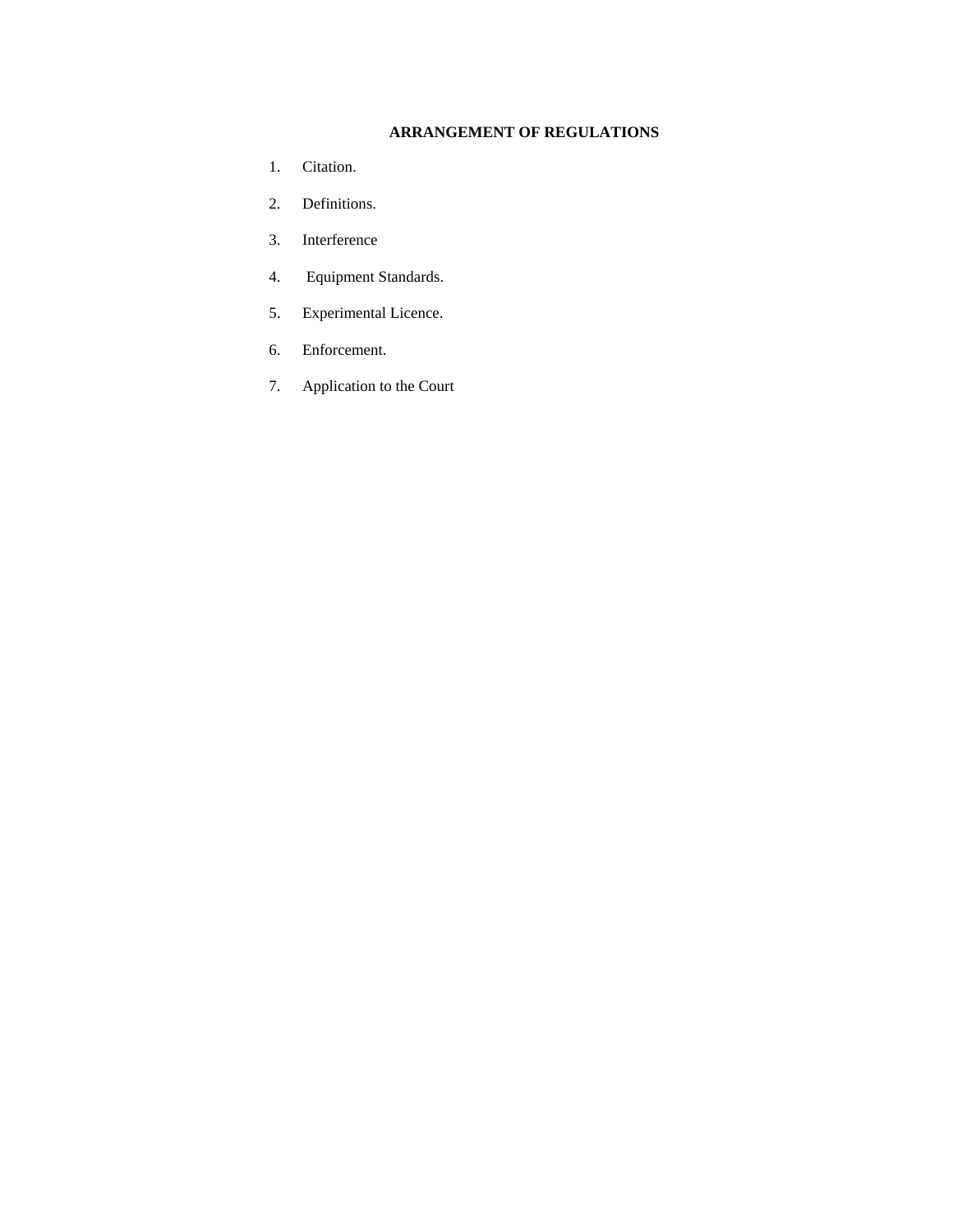CAYMAN ISLANDS

## **THE INFORMATION AND COMMUNICATIONS TECHNOLOGY AUTHORITY LAW, 2002**

## **THE INFORMATION AND COMMUNICATIONS TECHNOLOGY AUTHORITY (INTERFERENCE AND EQUIPMENT STANDARDIZATION) REGULATIONS, 2004**

The Information and Communications Technology Authority, in exercise of the powers conferred by sections 52 and 70 (3) of the Information and Communications Technology Authority Law, 2002, makes the following regulations-

1. These regulations may be cited as the Information and Communications Technology Authority Law (Interference and Equipment Standardization) Regulations, 2004. Citation

2. In these regulations-<br>
Definitions

"apparatus" means a product enabling communication, or a relevant component thereof, which is utilized in any manner whatsoever as part of an ICT Network or a product, or relevant portion thereof, enabling communication by means of the emission and/or reception of radio waves utilizing the electromagnetic spectrum allocated to terrestrial/space radiocommunication, or both;

"certification bodies" means certification bodies so designated by the European Commission and/or certification bodies accredited by the National Institute of Standards and Technology in accordance with the rules of the United States Federal Communications Commission;

"certified equipment" means either apparatus or an assembly of various apparatus designed for interoperability as a system, which has been approved by certification bodies either individually or as a system;

"harmful interference" means interference, including system degradation, which endangers the functioning of an ICT Network or ICT Service or which otherwise

3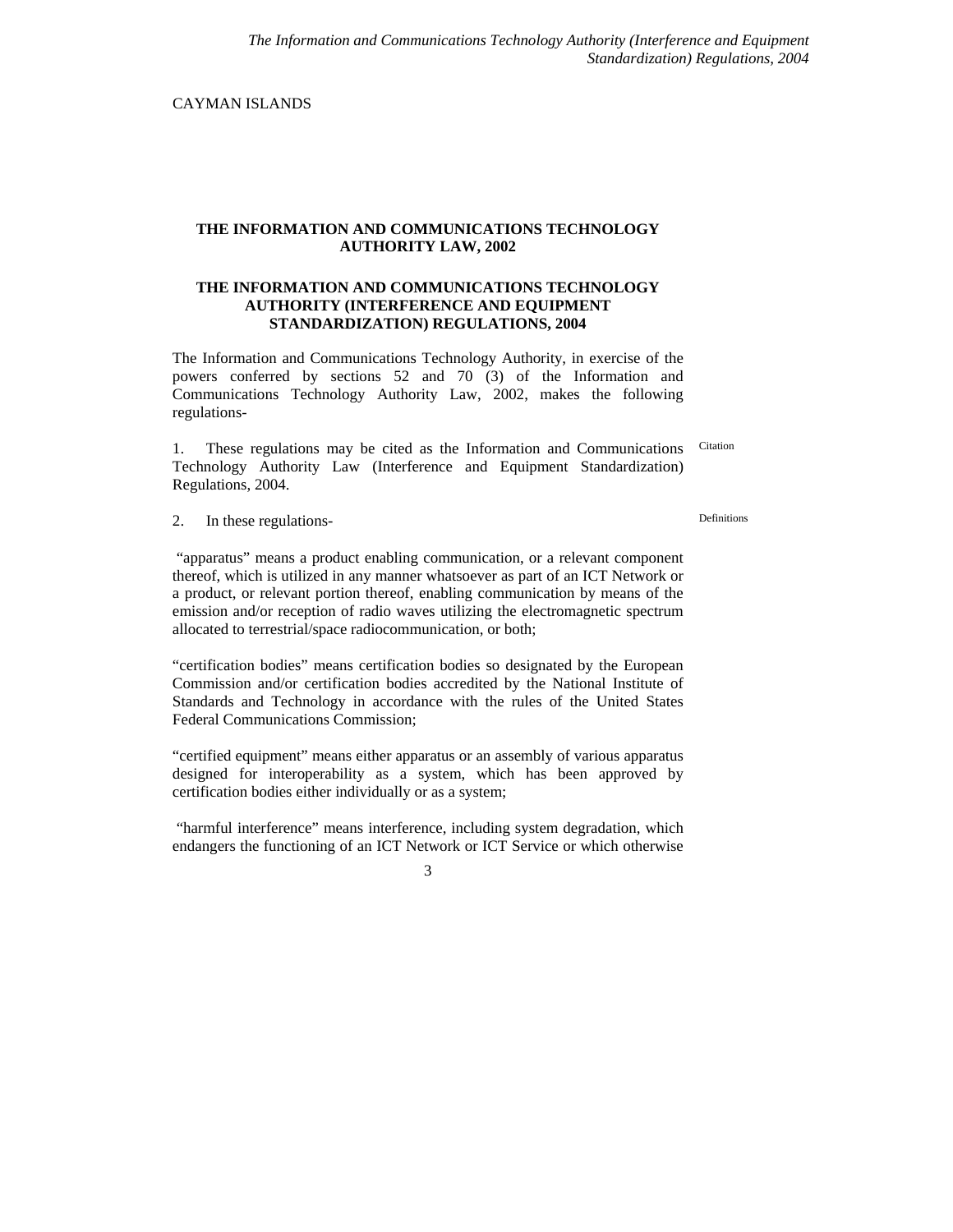*The Information and Communications Technology Authority (Interference and Equipment Standardization) Regulations, 2004*

> seriously degrades, obstructs or repeatedly interrupts an ICT Network or ICT Service ;

> "the Law" means the Information and Communications Technology Authority Law, 2002.

3. No person shall use any apparatus in such a manner as to cause direct or indirect harmful interference with any ICT Network or ICT Service, whether public or private. Interference

Equipment Standards

4. (1) Unless otherwise agreed to by the Authority, no apparatus shall be utilized within, or connected to, a public ICT Network or to offer a public ICT Service unless it fully qualifies as certified equipment and is utilized in accordance with operating parameters and specifications for which it has been certified.

(2) Unless otherwise agreed to by the Authority, the utilization of certified equipment within a public ICT Network or to offer a public ICT Service shall also be in accordance with the standards, specifications and recommendations established by the International Telecommunications Union.

(3) These regulations shall equally apply to apparatus in use on the date upon which these regulations come into effect and apparatus brought into use thereafter.

Experimental Licence

5 The Authority may, pursuant to an application, issue an experimental licence which may exempt apparatus from the application of section 4 on such terms and conditions as it deems appropriate giving due consideration to the following:

- (i) the period of time for such experimental licence;
- (ii) the presence of exceptional circumstances associated with the utilization of the apparatus;
- (iii) that an experimental licence would have little or no potential to cause harm to any private or public ICT Network or ICT Service; and
- (iv) such other considerations as are deemed appropriate.

4